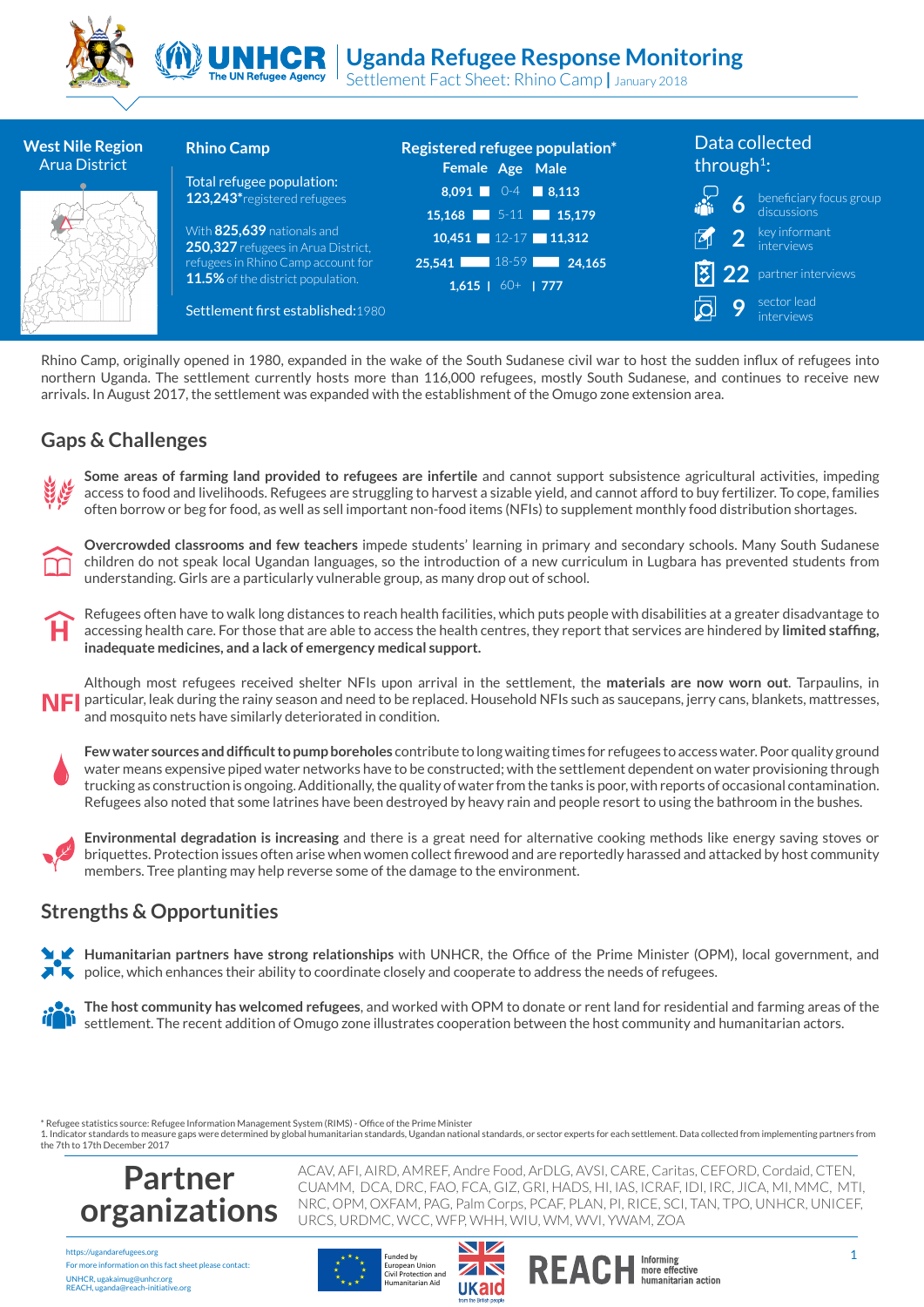

European Union<br>Civil Protection and Humanitarian Aid

For more information on this fact sheet please contact:

UNHCR, ugakaimug@unhcr.org REACH, uganda@reach-initiative.org